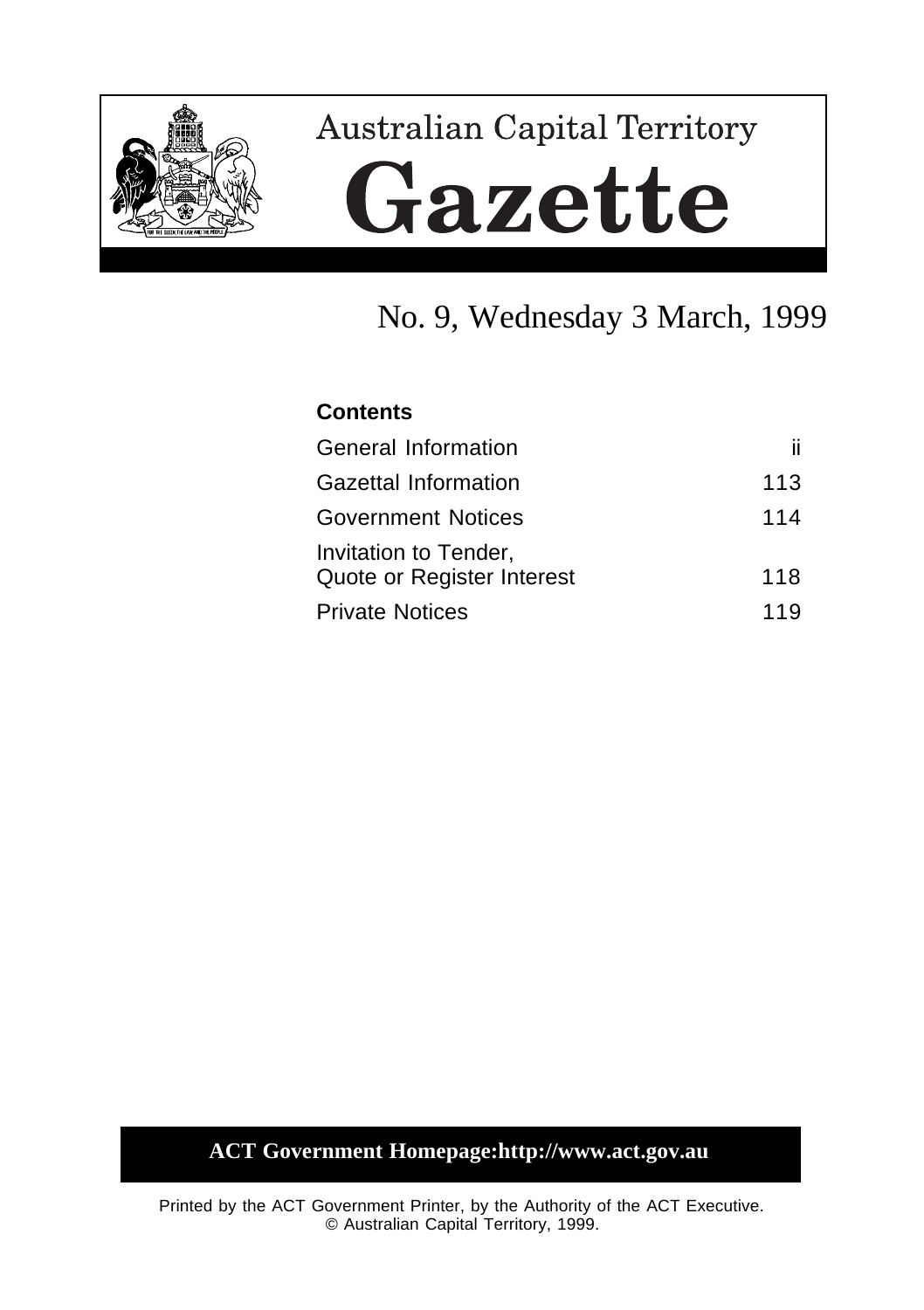# **GENERAL INFORMATION**

#### **ACT GOVERNMENT GAZETTE**

The ACT Government Gazette is published each Wednesday. The sections included in the publication are:

- General Information;
- Government Notices;
- Purchasing and Disposals;
- Invitations to Tender, Quote or Register Interest;
- Contracts arranged, and
- Private Notices

(Australian Public Service notices will continue to appear in the Commonwealth of Australia Gazette).

#### **CONTACT DETAILS**

ACT Gazette Officer Publishing Services GPO Box 158 Canberra Act 2601

Phone: (02) 6205 0484 Fax: (02) 6205 0266 **e-mail: gazette\_office@dpa.act.gov.au** ACT Gazette Office Level 7, Macarthur House Wattle Street Lyneham 2602

#### **Notices for Publications**

Notices for the Gazette are to be lodged by 12 noon on the Wednesday prior to publication. Notices can be lodged in advance in hard copy or facsimile, by electronic mail or diskette, with a brief message of instruction and a WORD compatible document attachment.

A Gazette Request Form must also be delivered to the Gazette Office, by hand, mail or fax. For copies of this form please telephone the Gazette Office or go to www.act.gov.au/government/reports/pub/gazreq.doc.

Signed notices must be sighted by the Gazette Office before gazettal can proceed.

**Purchasing and Disposal Codes** may be accessed on the ACT Government Website:

www.act.gov.au/government/report/pub/gazette/p&d.pdf. Alternatively, you may obtain a hard copy listing by contacting the gazette office.

#### **Private Notices**

The fee for a private notice is as follows:

• minimum charge \$1.00 per word or \$100.00 whichever is the greater.

Cheques are to be made payable to 'Publishing Services' and are to be forwarded to the Gazette office with a copy of the notice (Either on a PC formatted disk in WORD, or if the notice has already been emailed, a hard copy of the notice) and Gazette Request Form. Payment can be made by EFTPOS (Bankcard, Visa or Mastercard) by telephoning the Gazette Office. Payment must be received before gazettal can proceed.

#### **Purchasing and Subscriptions**

Copies of the ACT Government Gazette may be purchased at a cost of \$5.00 (or \$2.00 for a Special Gazette) from the ACT Government shopfront, Legislation/Gazette sales counter, East Row, Canberra City. Subscriptions to the Gazette maybe arranged through the Gazette Office at a price of \$180.00 (1 Jan 99 - 30 Jun 99) or part thereof, including postage. Refunds will not be given for cancellations. Claims for missing items will be recognised as valid if lodged within 28 days of publication.

#### **Copyright Notice - Australian Capital Territory**

This work is copyright. Apart from any use as permitted under the Copyright Act 1968, no part may be reproduced by any process without written permission from Library and Information Management, Department of Urban Services, ACT Government, GPO Box 249, Civic Square ACT 2608.

#### **Products and Services advertised in this publication are not necessarily endorsed by the ACT Government**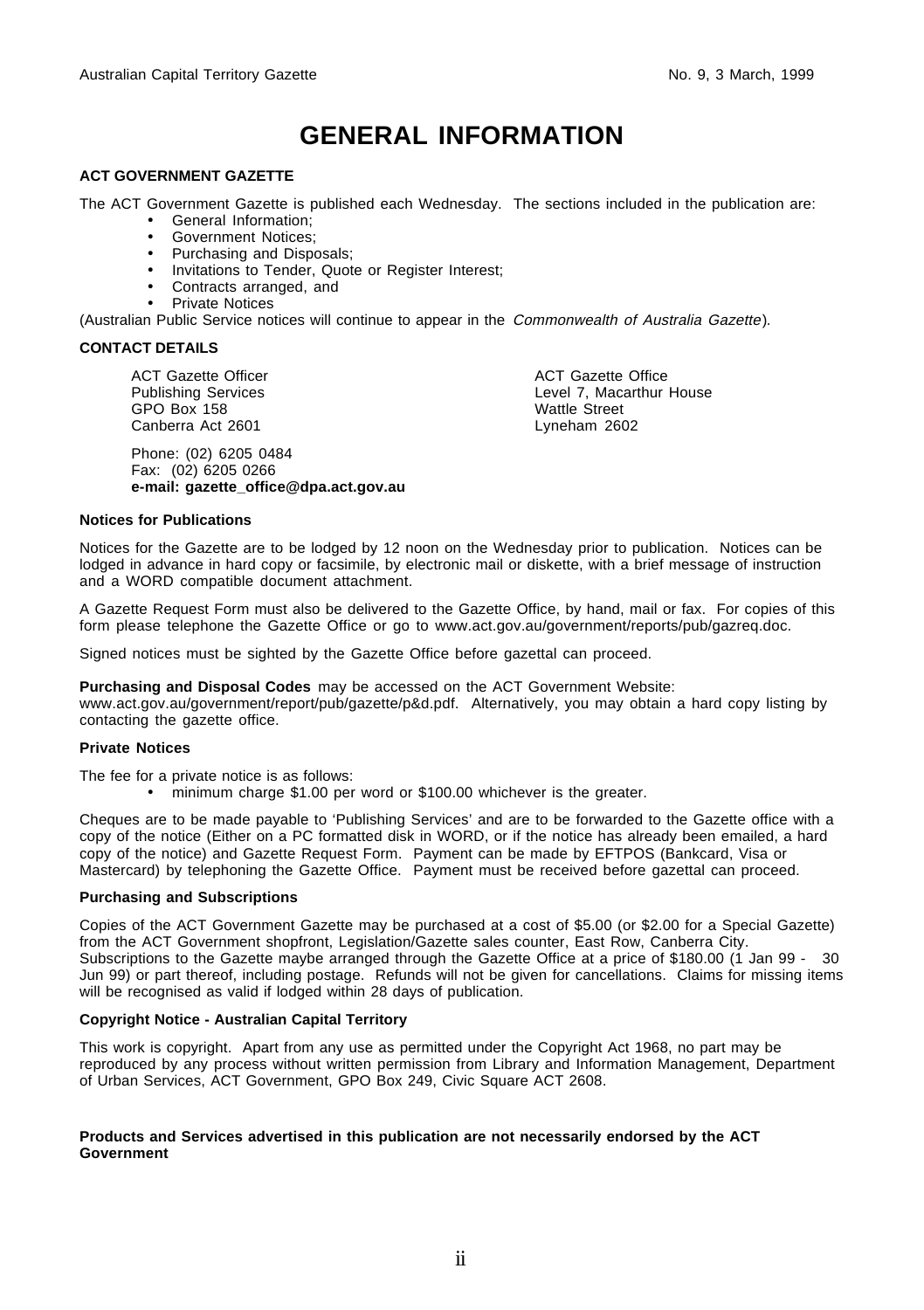# **GAZETTAL INFORMATION**

## **ISSUE OF ACT SPECIAL GAZETTES**

The following issues of the ACT Special Gazettes have been published since the last Weekly Gazette. For listings of previous ACT Special Gazettes please refer to the ACT Government's Catalogue of Publications or phone the Publishing Services Information line on 6205 0202.

| Gazette<br><b>Number</b> | <b>Date</b> | Title                                                                                                                                          |
|--------------------------|-------------|------------------------------------------------------------------------------------------------------------------------------------------------|
| S9                       | 24 February | Regulation No. 1 of 1999 $\sim$ Firearms Act 1996                                                                                              |
| S7                       | 26 February | Notification of Enactment<br>~ Racing Act 1999, No. 1 of 1999                                                                                  |
|                          |             | Notice - Environmental Authorisations<br>$\sim$ Environment Protection Act 1997                                                                |
|                          |             | Corrigendum -<br>$\sim$ Agents (Amendment) Act 1998                                                                                            |
|                          |             | Notice - Unclaimed trust monies held by licenced agents.<br>$\sim$ Agents Act 1968                                                             |
|                          |             | Notice - Preliminary Assessment Report - Kingston<br>Foreshore Development                                                                     |
|                          |             | Notice - Development Application and Preliminary<br>Assessment Report - Blocks 114, 115 and 58 Paddy's<br>River - Proposed Equestrian Facility |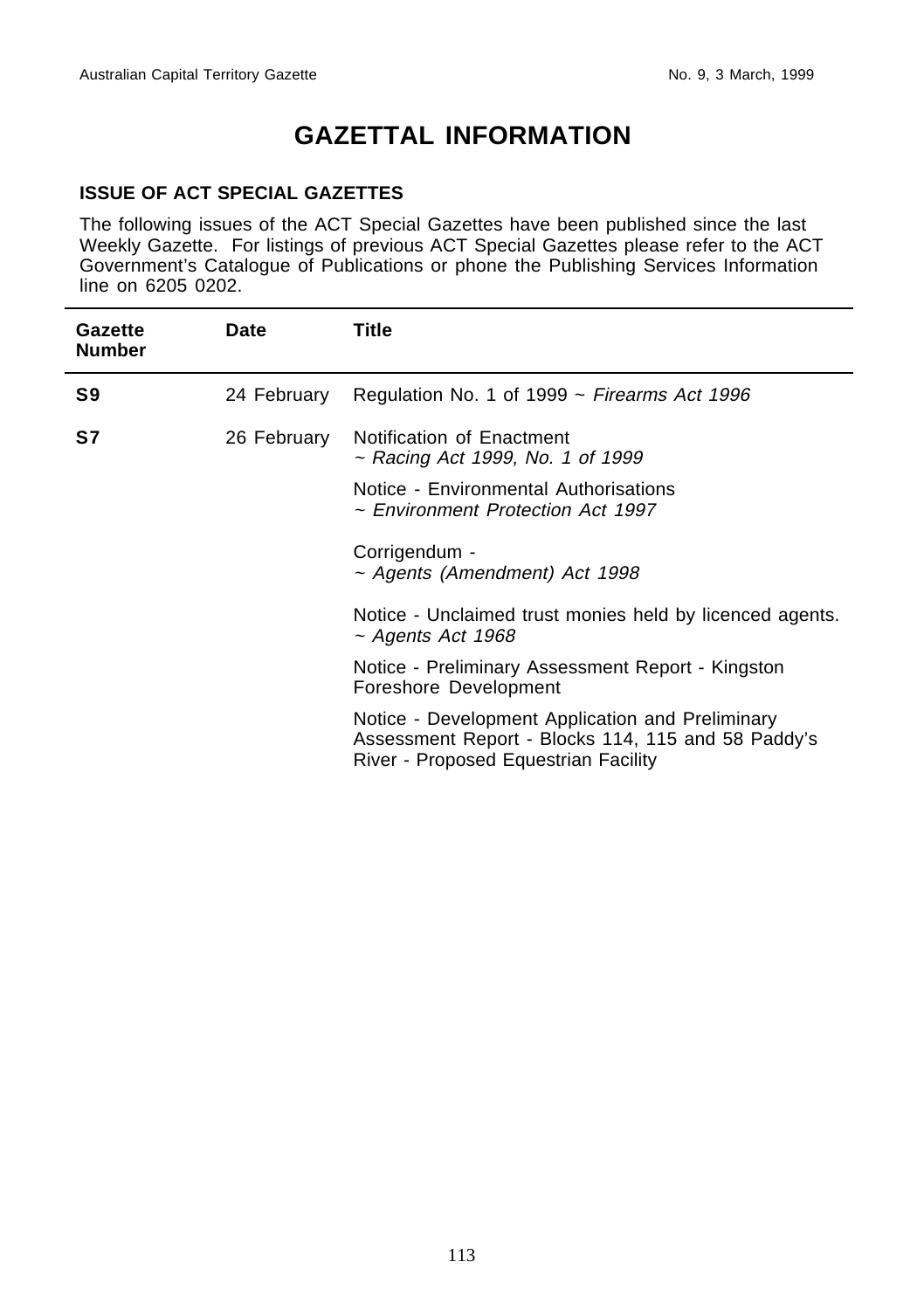# **GOVERNMENT NOTICES**

## **NOTIFICATION OF THE MAKING OF AN INSTRUMENT**

NOTICE is hereby given that the undermentioned Instrument of the Australian Capital Territory has been made. Copies of the Instrument may be purchased from Publishing Services, Legislation and Sales Counter, ACT Government Shopfront, Crn City Walk and East Row Canberra City ACT 2601.

| Act under which<br>Instrument made | <b>Description of Instrument</b>                                                    | Number and year of<br><b>Instrument</b> |  |
|------------------------------------|-------------------------------------------------------------------------------------|-----------------------------------------|--|
| University of Canberra Act<br>1989 | Approval of Statute No. 37,<br><b>Courses and Awards</b><br>Amendment Statute 1999. | No. 38 of 1999                          |  |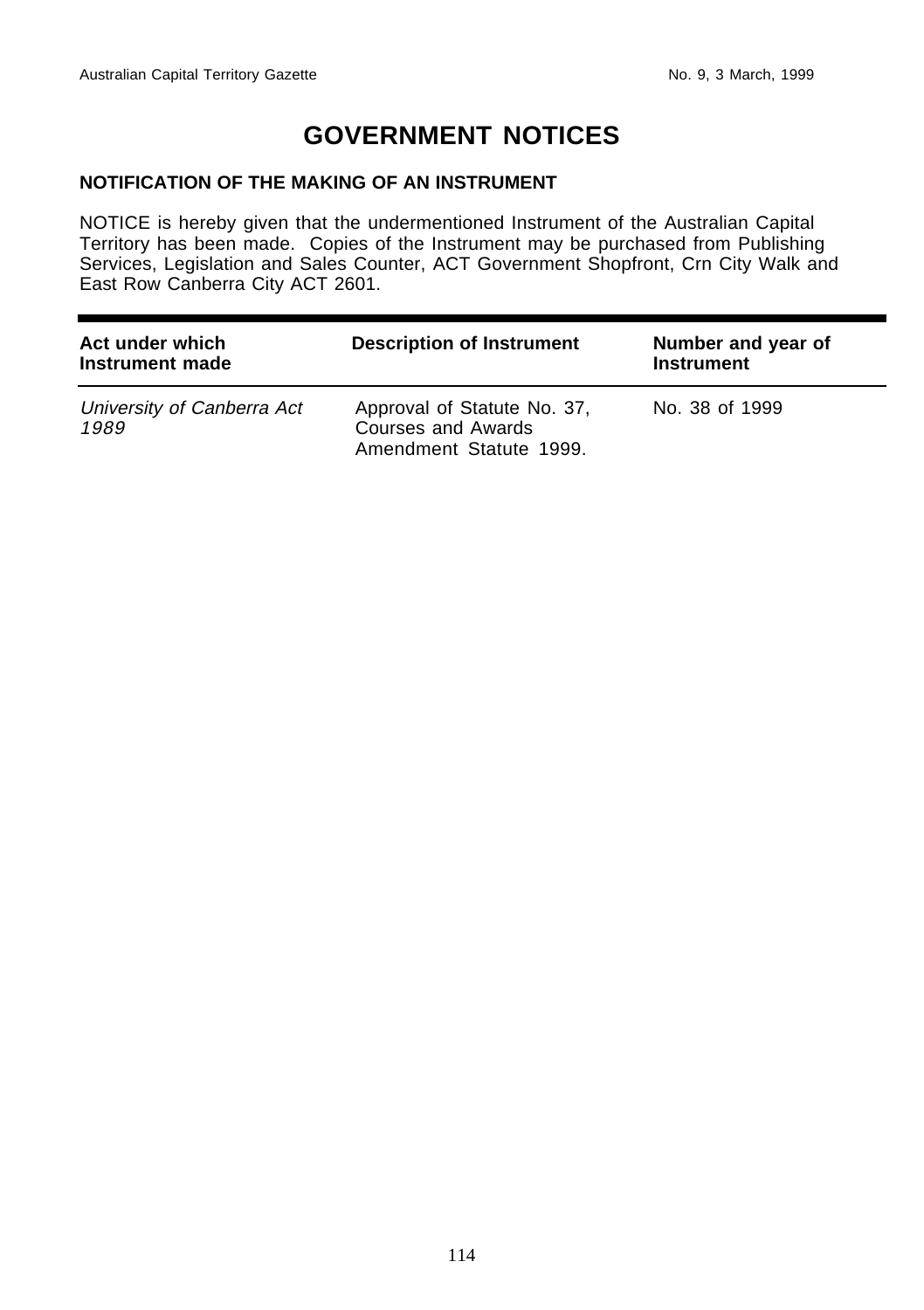# **GOVERNMENT NOTICES (Continued)**

# **ACT FIRE BRIGADE**

## **FIRE BRIGADE (ADMINISTRATION) ACT 1974**

## **PROVISIONAL PROMOTIONS MADE UNDER SECTION 29**

I Ronald James Dance, Fire Commissioner, hereby promote the following member under section 29(1) of the Fire Brigade (Administration) Act 1974.

The Promotion is provisional and may be subject to appeal under section 33 of the Act. Members of the Brigade who wish to consider lodging an appeal against a provisional promotion may obtain written information on the appeal process by contacting the Recruitment Officer at ACT Emergency Services Bureau Headquarters, 123 Carruthers Street Curtin, or by telephoning (02) 6207 5844 during business hours.

The only ground for appeal is greater efficiency. Appeals must be lodged by 4:51pm on the fourteenth day after the date of this Gazette with the Convenor, ACT Fire Brigade Promotion Appeal Committee, Merit Protection and Review Agency, Level 3, 65-67 Constitution Avenue, Campbell ACT 2601.

The following promotion is effective 18 November 1999

# **M. T. Sullivan 702-71471** From: First Class "A" Grade Firefighter To: Senior Firefighter

ana

Fire Commissioner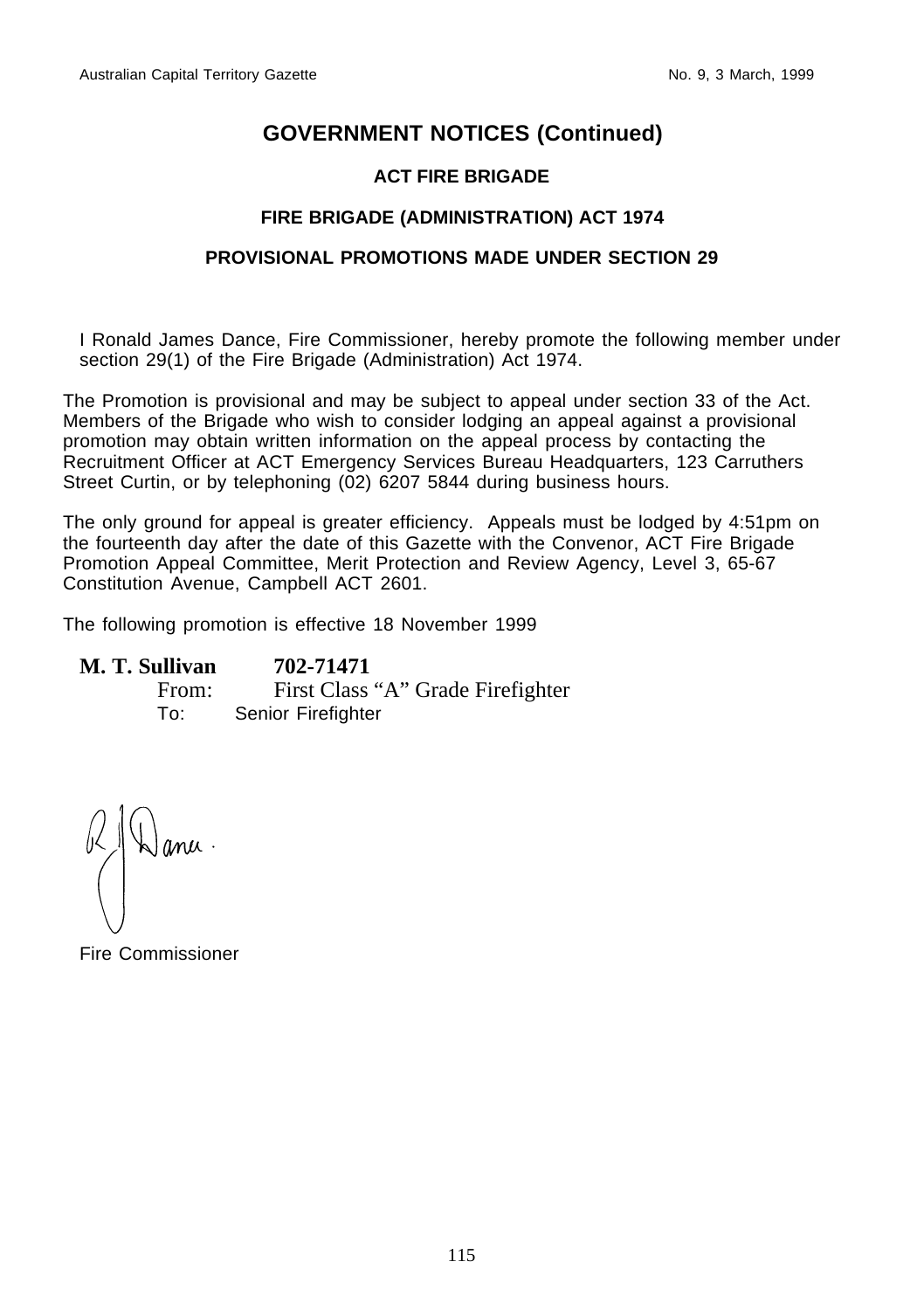# **GOVERNMENT NOTICES (Continued)**

#### **Environment ACT**

#### **Environment Protection Act 1997**

#### **Environmental Authorisation**

Notice is hereby given that under Section 49 of the Environment Protection Act 1997, environmental authorisations to conduct activities have been granted to the organisations set out below:

| Organisation                                   | <b>Brief Description of</b><br><b>Activity</b> | Location                                    |
|------------------------------------------------|------------------------------------------------|---------------------------------------------|
| Wards Air Conditioning and<br>Refrigeration    | Use of CFCs and HCFCs                          | 42 Kerringan Street Fraser                  |
| Australian Federal Police-Forensic<br>Services | Use of CFC113                                  | Police Services Complex, Unwin Place Weston |
| Premier Airconditioning &<br>Refrigeration     | Use of CFCs and HCFCs                          | 23 Weavers Crescent Theodore                |
| <b>Valley Auto Electrical</b>                  | Use of CFCs and HCFCs                          | 75 Shepherd Street Hume                     |
| Parkroyal Canberra                             | Use of CFCs and HCFCs                          | 1 Binara Street Canberra                    |
| Liebert Corporation Pty Ltd                    | Use of CFCs and HCFCs                          | Block P, 391 Park Road, Regents Park NSW    |
| Mark Tiller                                    | Use of CFCs and HCFCs                          | 13 Derrilin Place Giralang                  |
| Amorphous Consulting Pty Ltd                   | Use of CFCs and HCFCs                          | 15 Finlayson Place Gilmore                  |
| <b>ACTION</b>                                  | Use of CFCs and HCFCs                          | 200 Scollay Street Tuggeranong              |
| Jeff Manny Airconditioning & Heating           | Use of CFCs and HCFCs                          | Level 1, 31-35 Nettlefold Street Belconnen  |
| Benmax Pty Ltd                                 | Use of CFCs and HCFCs                          | 37-41 Hincksman Street Queanbeyan           |
| NFM Pty Ltd                                    | Use of CFCs and HCFCs                          | Unit 15, 151-155 Gladstone Street Fyshwick  |
| Rolfe Holden                                   | Use of CFCs and HCFCs                          | 44 Mort Street Braddon                      |
| A1 Maintenance Services                        | Use of CFCs and HCFCs                          | 3 Figg Place Palmerston                     |
| Paul Thomas Spence                             | Use of CFCs and HCFCs                          | 5 Avior Place Giralang                      |
| C & M Refrigeration                            | Use of CFCs and HCFCs                          | 2 Michie Street Wanniassa                   |
| <b>Capital Parts Plus</b>                      | Use of CFCs and HCFCs                          | 21 Barrier Street Fyshwick                  |
| <b>Actrol Parts</b>                            | Use of CFCs and HCFCs                          | 19 King Street Blackburn VIC                |
| Perfectair Refrigeration,                      | Use of CFCs and HCFCs                          | 6 Whittell Crescent Florey                  |
| Airconditioning & Heating                      |                                                |                                             |
| Boeing Australia                               | Use of Gensoly 2000                            | <b>HGR 46 RAAF Base Fairbairn</b>           |
| Airservices Australia                          | Use of CFCs and HCFCs                          | IMS/OSG Workshop Complex Canberra Airport   |
| Ian N McMillan Pty Ltd                         | Use of CFCs and HCFCs                          | 68 Fidge Street Calwell                     |
| Mark Coggan                                    | Pest Control                                   | "Woolaroo" Middle Arm Road Goulburn NSW     |
| <b>Beemak Enterprises</b>                      | Pest Control                                   | 242 Bidges Road Sutton NSW                  |
| <b>Phillip Nott</b>                            | Pest Control                                   | 69 Florentine Circuit Kaleen                |
| Integrated Pest Management                     | Pest Control                                   | Unit 8, 33 Lorn Road Queanbeyan             |
| Systems (Australia) Pty Ltd                    |                                                |                                             |

Under Section 135 of the *Environment Protection Act 1997*, an application may be made to the Administrative Appeals Tribunal for a review of the decision to which this notice relates. The Administrative Appeals Tribunal can be contacted on telephone 6217 4277.

Copies of environmental authorisations are available for public inspection, during business hours, at the office of the Environment Management Authority, Level 2, South Wing, Macarthur House, Wattle Street Lyneham ACT.

Dated the 23rd day of February 1999 Environment Management Authority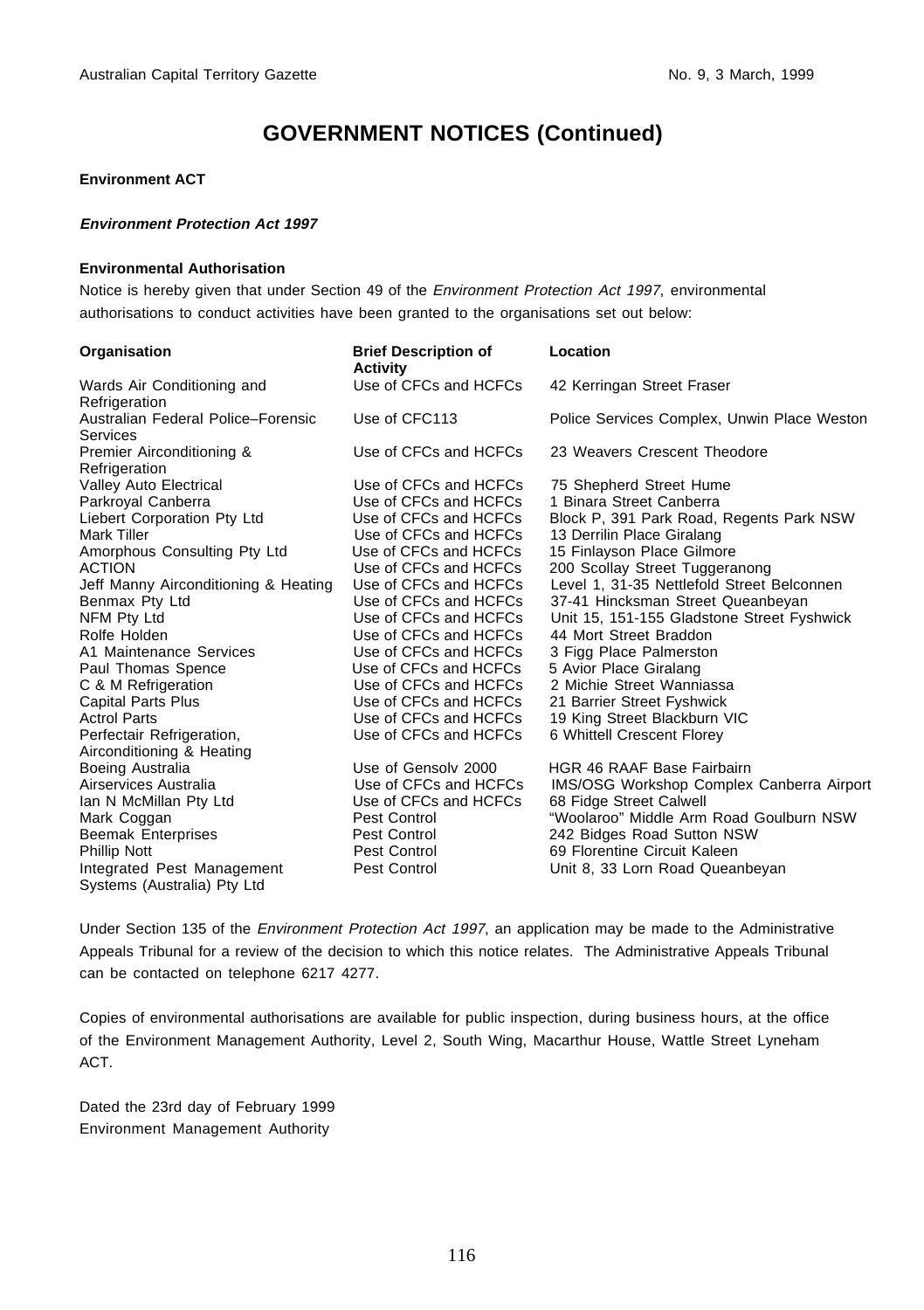# **GOVERNMENT NOTICES (Continued)**

# **AUSTRALIAN CAPITAL TERRITORY**

# **ELECTORAL ACT 1992**

# **REGISTER OF POLITICAL PARTIES**

# **CANCELLATION OF REGISTRATION OF A POLITICAL PARTY**

In accordance with subsection 98(1) of the Electoral Act 1992, I hereby CANCEL the registration of the **Osborne Independent Group** and remove that political party's details from the ACT Register of Political Parties.

**Phillip Green** Electoral Commissioner

26 February 1999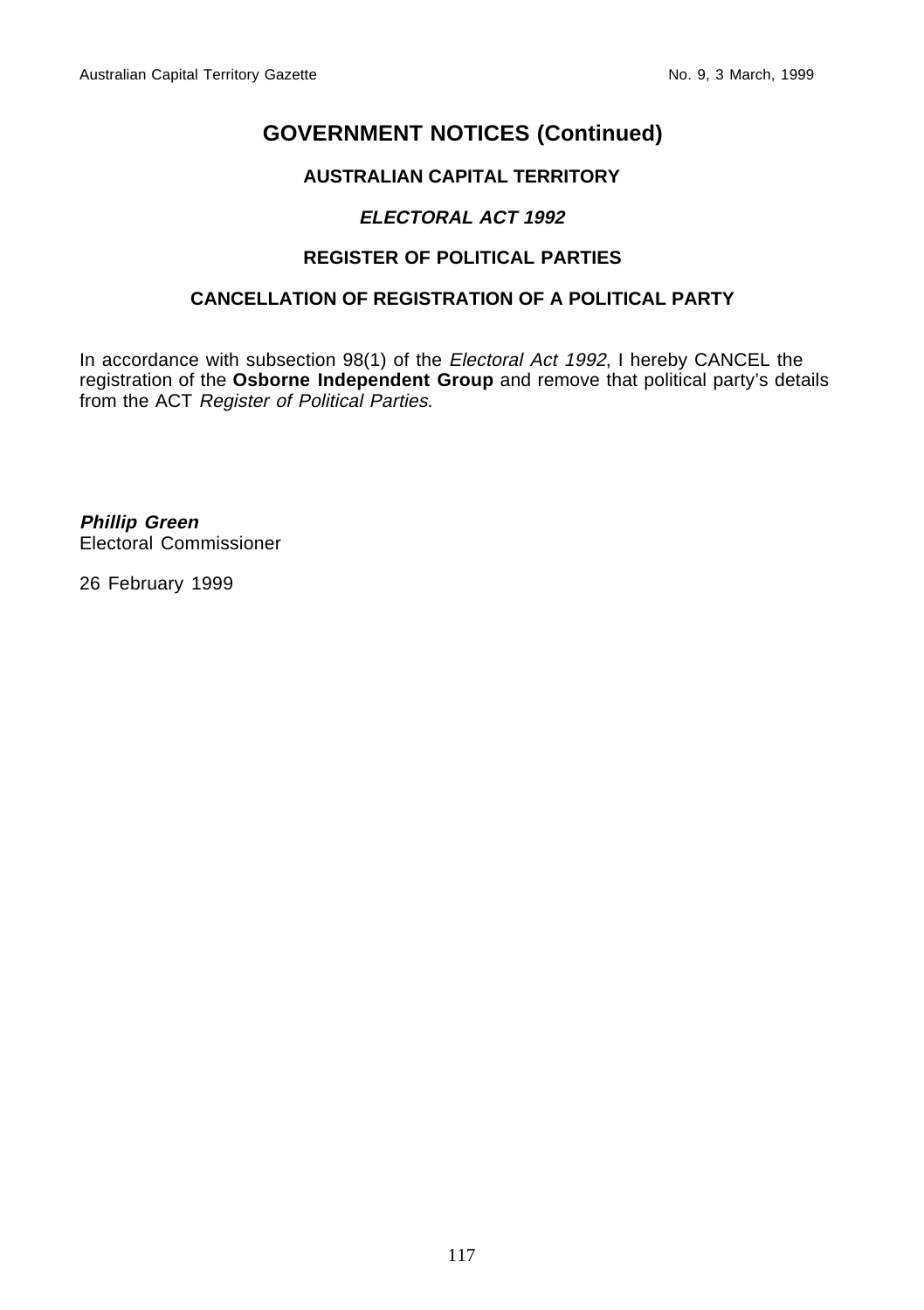# **INVITATION TO TENDER, QUOTE OR REGISTER INTEREST**

| <b>MANUFACTURE, MOUNTING AND</b><br>SUPPLY OF FIRE APPLIANCES ON<br><b>BEHALF OF EMERGENCY SERVICES</b>                                                                                                                                                                                         | Documents for the two tenders are<br>available from:                                                                                         |  |
|-------------------------------------------------------------------------------------------------------------------------------------------------------------------------------------------------------------------------------------------------------------------------------------------------|----------------------------------------------------------------------------------------------------------------------------------------------|--|
| <b>BUREAU, DEPARTMENT OF JUSTICE</b><br><b>AND COMMUNITY SAFETY</b>                                                                                                                                                                                                                             | <b>ACT Contracts &amp; Purchasing</b><br>Level 4, Macarthur House<br><b>12 Wattle Street</b>                                                 |  |
| T99020                                                                                                                                                                                                                                                                                          | Lyneham ACT 2602<br>02 6207 5542<br>Ph:                                                                                                      |  |
| Closing date: 25 March 1999 Fee: \$25                                                                                                                                                                                                                                                           | <b>Fax:</b><br>02 6207 5543                                                                                                                  |  |
| <b>Technical enquiries:</b><br>Wayne Willimott  Ph: 02 6207 8404                                                                                                                                                                                                                                | The above tenders close at 2.00pm local<br>(Canberra) time and should be placed in<br>the ACT Contracts and Purchasing Tender                |  |
| <b>LICENCE FOR THE OPERATION OF</b><br><b>HEAVY TRUCK PARKING AND OTHER</b><br><b>COMMERCIAL FACILITIES AT THE</b><br><b>WODEN BUS DEPOT SITE, DUNDAS</b><br><b>COURT, PHILLIP (BLOCK 5 SECTION 43</b><br><b>DIVISION OF PHILLIP AND BLOCK 3</b><br><b>SECTION 107 DIVISION OF PHILLIP ACT)</b> | Box, Level 4, Macarthur House, 12 Wattle<br>Street, Lyneham. Tender Box facsimile<br>(02) 6207 5460. Late tenders will not be<br>considered. |  |
| T99004                                                                                                                                                                                                                                                                                          |                                                                                                                                              |  |
| A compulsory site inspection to be held at<br>the Woden Bus Depot at 10.00am on<br>Friday 5 March 1999. Tenderers are<br>required to purchase the tender<br>documentation prior to the site inspection.                                                                                         |                                                                                                                                              |  |
| Closing date: 18 March 1999 Fee: \$25                                                                                                                                                                                                                                                           |                                                                                                                                              |  |
| Technical enquiries: Dick Gallagher<br>Ph: 02 6207 1892                                                                                                                                                                                                                                         |                                                                                                                                              |  |
| HOTLINE: Sub-contractors with payment<br>problems on ACT Government construction<br>projects are invited to phone (02) 6207<br>5550.                                                                                                                                                            |                                                                                                                                              |  |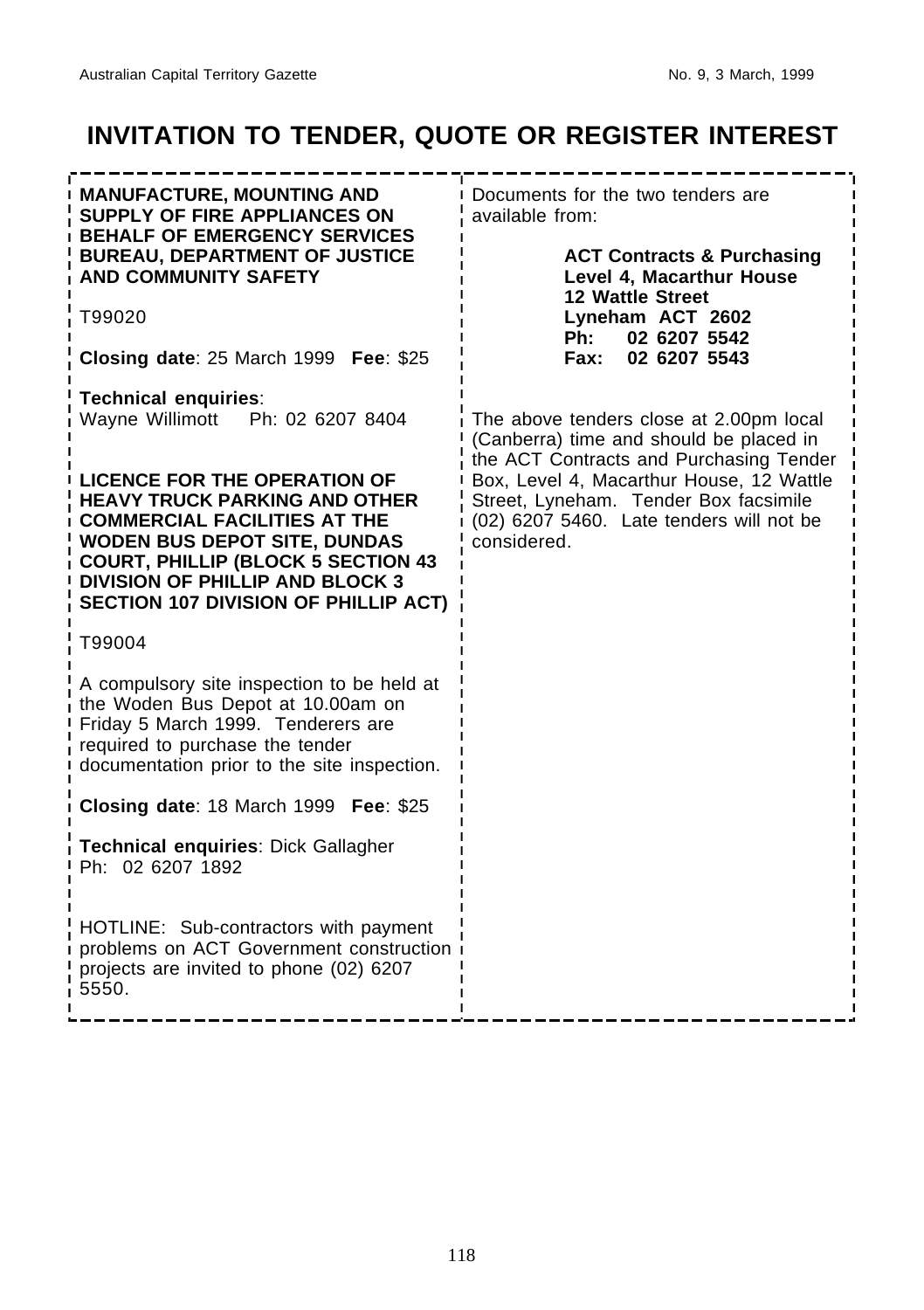# **PRIVATE NOTICES**

# **Esanda Finance Corporation Limited A.C.N. 004 346 043 Canberra Registry Government Gazette for Unclaimed Monies**

## **Return of Unclaimed Monies Under the Unclaimed Monies Act, 1982**

Details of all unclaimed monies held by Esanda Finance Corporation Limited as at 10/02/99 set out below

| Name of Owner             | <b>Postcode</b> | Amount   | <b>Description</b> | Year |
|---------------------------|-----------------|----------|--------------------|------|
| Barr, A.R. (Dec'd)        | 2620            | \$36.00  | Interest           | 1991 |
| Bowler, E.A.              | 2605            | \$15.99  | Interest           | 1991 |
| Brown, W.H. (Dec'd)       | 2600            | \$151.00 | Interest           | 1991 |
| Cameron, R.H. (Dec'd)     | 2601            | \$58.19  | Interest           | 1992 |
| Carney, G.M.              | 2615            | \$17.99  | Interest           | 1992 |
| Dale, R.P.                | 2620            | \$11.68  | Interest           | 1991 |
| Davies, E.V.              | 2603            | \$13.13  | Interest           | 1992 |
| Jenkins, R.E.             | 2606            | \$36.50  | Interest           | 1991 |
| Jenkins, R.E.             | 2606            | \$36.25  | Interest           | 1991 |
| Maclachlan, H.A.          | 2603            | \$13.97  | Interest           | 1992 |
| Maclachlan, H.A.          | 2603            | \$27.00  | Interest           | 1991 |
| Macpherson, J.H.          | 2630            | \$30.50  | Interest           | 1991 |
| Mauldon, N.A.E.           | 2605            | \$187.50 | Interest           | 1992 |
| Paton, G.J.               | 2615            | \$31.81  | Interest           | 1991 |
| Price, D.A.               | 2630            | \$33.64  | Interest           | 1992 |
| Price, M.J.               | 2630            | \$33.64  | Interest           | 1991 |
| Riszko, G.                | 2601            | \$25.90  | Interest           | 1991 |
| Thorne, J.A.              | 2605            | \$72.50  | Interest           | 1991 |
| Virginia Waters Pty. Ltd. | 2621            | \$11.92  | Interest           | 1991 |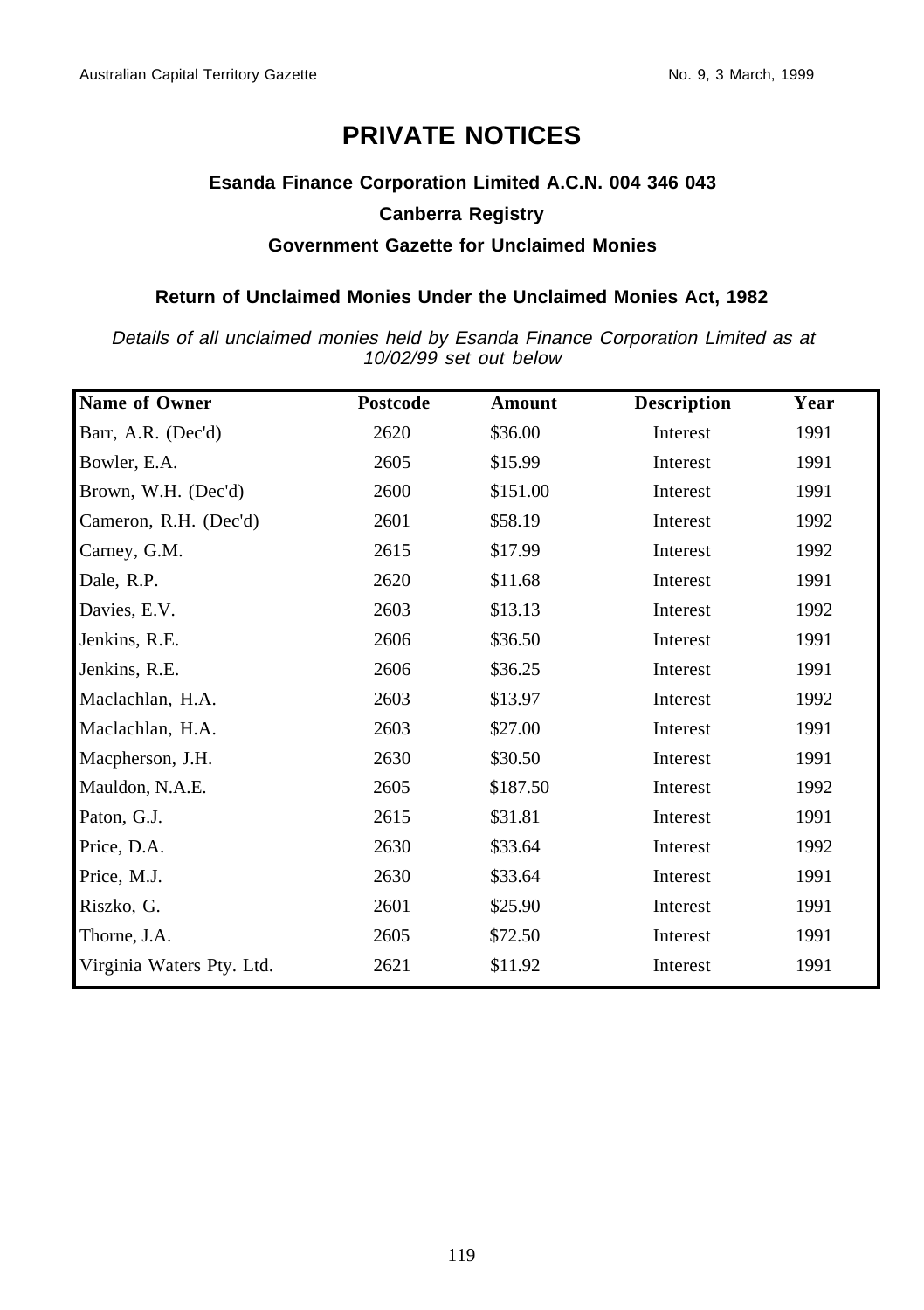# **PRIVATE NOTICES (Continued)**

## **NOTICE OF INTENDED APPLICATION FOR LETTERS OF ADMINISTRATION WITH WILL ANNEXED**

## **IN THE SUPREME COURT OF THE AUSTRALIAN CAPITAL TERRITORY**

## **PROBATE JURISDICTION**

In the Estate of **IRENE SHIVE**, late of Unit 35, Melrose Village, Maclaurin Crescent, Chifley, in the Australian Capital Territory, Pensioner, deceased.

Letters of Administration with Will annexed were granted by the Supreme Court of the Australian Capital Territory on 11 August 1998.

Creditors of the estate of the deceased are required to send particulars of their claim to:

Public Trustee for the Australian Capital Territory 1st Floor 4 Mort Street CANBERRA ACT 2601

within two months of date of publication hereof, after which time the Public Trustee may distribute the estate having regard only to those claims as received in writing.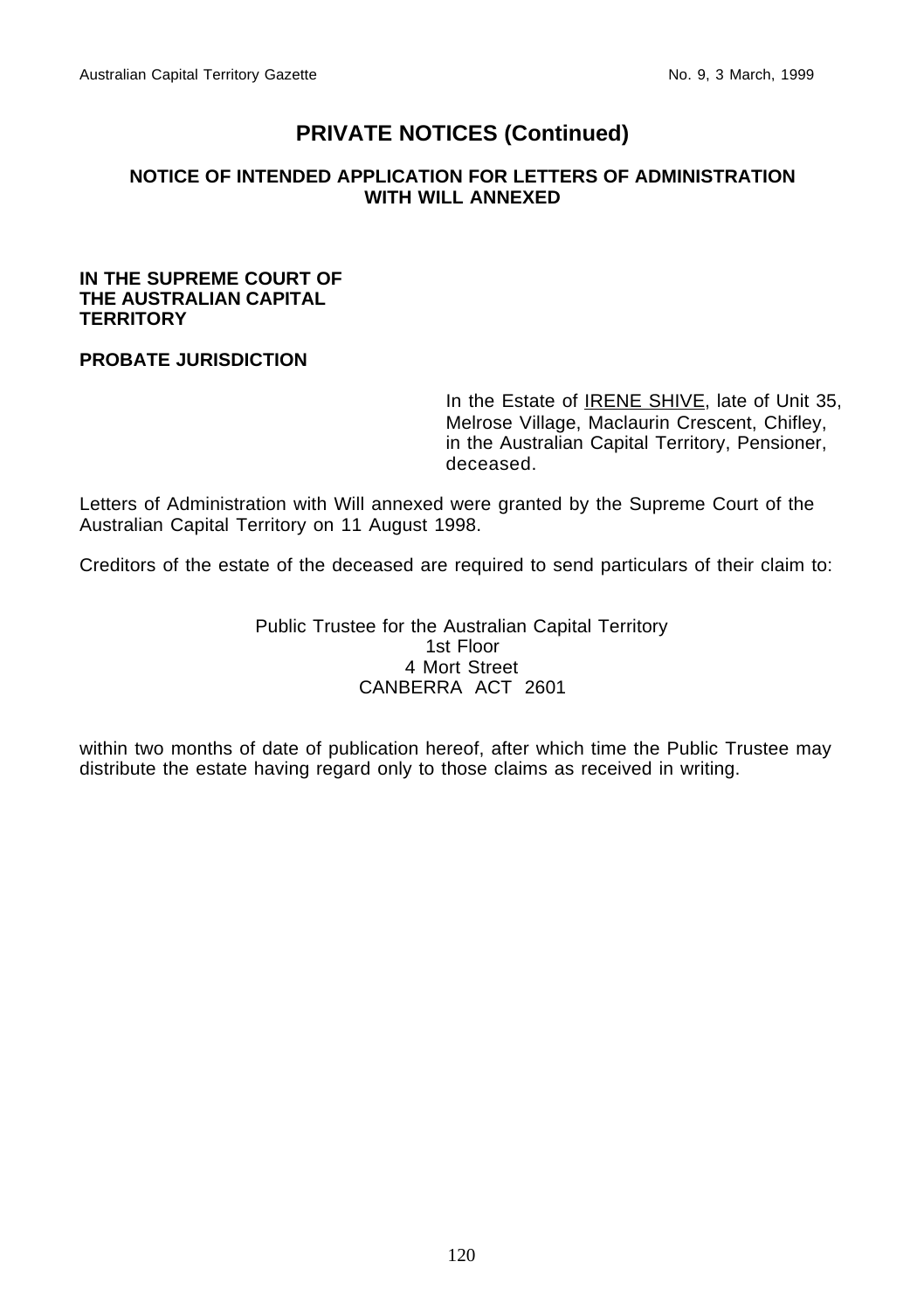# **PRIVATE NOTICES (Continued)**

## **IN THE SUPREME COURT OF THE AUSTRALIAN CAPITAL TERRITORY PROBATE JURISDICTION**

In the Will of **NELLIE CLARICE HUSSEY** late of Jindalee Nursing Home, Narrabundah in the Australian Capital Territory, retired, deceased.

Probate of the Will was granted by the Supreme Court of the Australian Capital Territory on 9 February 1999 to **VALERIE JUNE MARKOWSKI** the surviving executor named in the Will **NORMA JOY MATHEWS** one of the other executors named having predeceased the deceased and **ARTHUR NELSON HUSSEY** the other executor named having died on 8 January 1999.

Pursuant to the Administration and Probate Act 1929, the Family Provision Act 1969, the Trustee Act 1957 and the Wills Act 1968, **VALARIE JUNE MARKOWSKI** the surviving executor named in the Will of Nellie Clarice Hussey who died on 30 September 1998 and to whom Probate has been granted hereby gives notice that creditors and others wishing to make an application for rectification of the Will of the said Deceased are required to send particulars of their claims or notice of their application to the Executor care of Deacons Graham & James, 15 London Circuit, Canberra City, ACT 2601 within two (2) calendar months from publication of this notice. After that time the Executor may distribute the assets of the Estate having regard only to the claims or applications of which at the time of distribution she has notice.